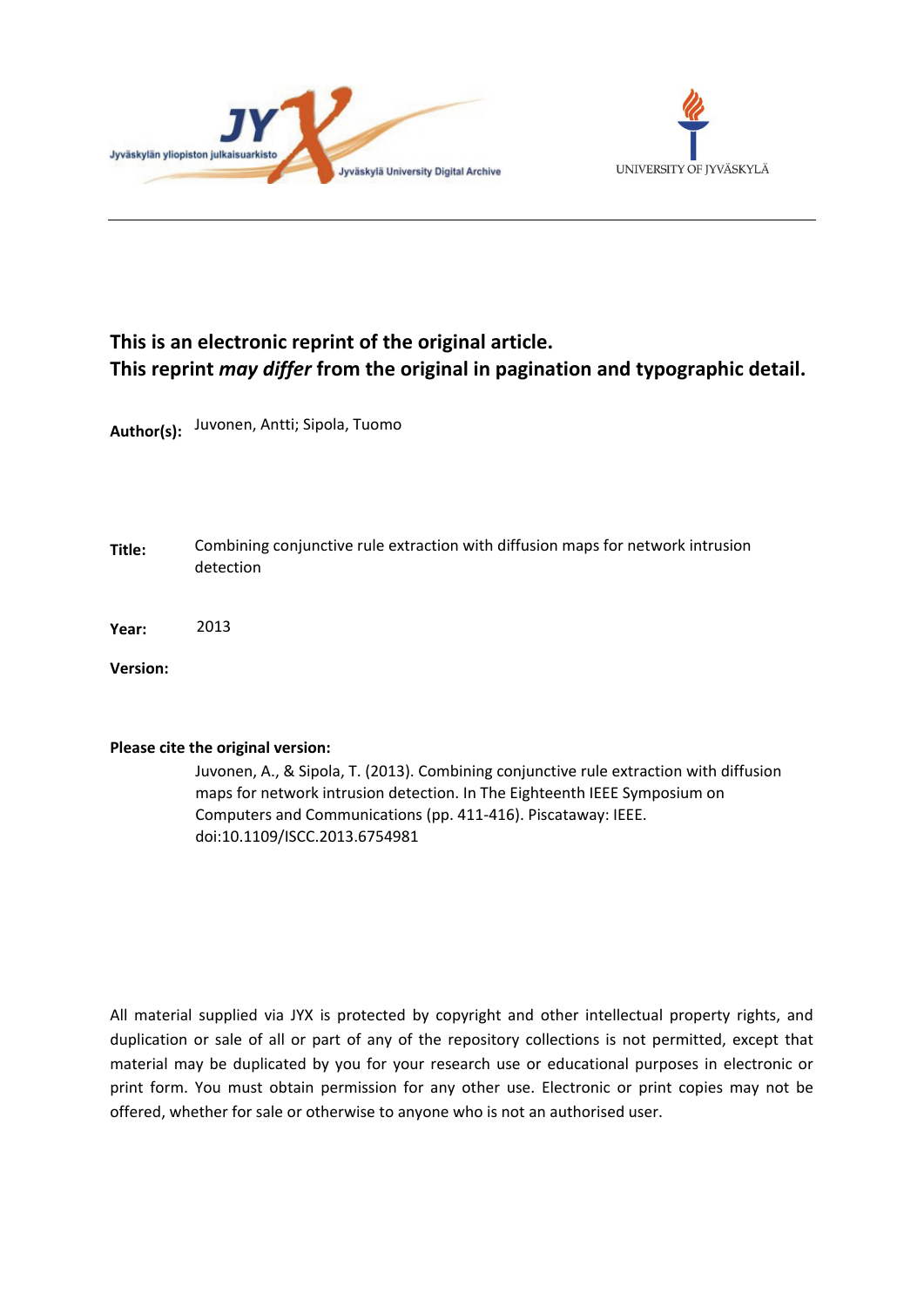# Combining Conjunctive Rule Extraction with Diffusion Maps for Network Intrusion Detection

Antti Juvonen, Tuomo Sipola Department of Mathematical Information Technology University of Jyväskylä Jyväskylä, Finland {antti.k.a.juvonen, tuomo.sipola}@jyu.fi

*Abstract*—Network security and intrusion detection are important in the modern world where communication happens via information networks. Traditional signature-based intrusion detection methods cannot find previously unknown attacks. On the other hand, algorithms used for anomaly detection often have black box qualities that are difficult to understand for people who are not algorithm experts. Rule extraction methods create interpretable rule sets that act as classifiers. They have mostly been combined with already labeled data sets. This paper aims to combine unsupervised anomaly detection with rule extraction techniques to create an online anomaly detection framework. Unsupervised anomaly detection uses diffusion maps and clustering for labeling an unknown data set. Rule sets are created using conjunctive rule extraction algorithm. This research suggests that the combination of machine learning methods and rule extraction is a feasible way to implement network intrusion detection that is meaningful to network administrators.

*Keywords*—*Intrusion detection, anomaly detection, n-gram, rule extraction, diffusion map, data mining, machine learning.*

#### I. INTRODUCTION

Web services and networks have become more and more complex in the past years. This means that services and servers face new threats and attacks. *Intrusion detection systems* (IDS) are used to detect these attacks. An IDS works generally using one of two detection principles, *signature-based* and *anomalybased* detection [1]. Signatures are predetermined attack rules that can be used to trigger an alarm when a user's behavior matches the signature. Previous information about intrusions is required for creating these rules. This leads to a low rate of false alarms, but new and unknown threats cannot be detected. On the other hand, anomaly-based detection systems try to detect traffic that deviates from the normal behavior. New attacks can be detected but this methodology will also lead to some false alarms. Both principles can also be combined to a so-called *hybrid intrusion detection system* [2]. Figure 1 shows a simplified block diagram of the different intrusion detection approaches, demonstrating how our system relates to other approaches.

Information security reseachers have been interested in intrusion detection systems extensively, and surveys describing advances in the field have been published [3], [4]. Many machine learning methods, such as self-organizing maps [5] and support vector machines [6] have been used to cluster data and detect anomalies in these systems. Various hybrid systems combining signature and anomaly-based detection have been used [2], [7]. A two-stage adaptive hybrid system for IP

 c 2013 IEEE. Personal use of this material is permitted. Permission from IEEE must be obtained for all other uses, in any current or future media, including reprinting/republishing this material for advertising or promotional purposes, creating new collective works, for resale or redistribution to servers or lists, or reuse of any copyrighted component of this work in other works.



Fig. 1. Different IDS principles.

level intrusion detection has also been recently devised. A probabilistic classifier detects anomalies and a hidden Markov model narrows down attacker addresses [8]. Recently genetic algorithms have been widely used in anomaly detection and misuse detection [9], [10]. Artificial immune systems have raised the interest of intrusion detection researchers [11]. More traditional methods such as  $k$  nearest neighbors are also still researched because they can be combined with other methods, for example Dempster-Shafer theory of evidence [12]. A distributed environment has been proposed where intelligent agents analyze the network connections using data mining with association rule mining [13]. Moreover, in our previous work we have researched intrusion detection using dimensionality reduction and clustering to find anomalies from network traffic [14], [15].

The problem with deploying anomaly detection systems in the commercial sector is that some algorithms, such as neural networks, work like a black box [16]. The systems are automated and it is difficult to know exactly how the decisions are made. To overcome this problem, *rule extraction* methods have been proposed [17]. These rules can be directly applied to the original data for efficient web traffic filtering. In addition,

This is the authors' postprint version of the article. The original print version appeared as: A. Juvonen and T. Sipola, "Combining conjunctive rule extraction with diffusion maps for network intrusion detection," in *In The Eighteenth IEEE Symposium on Computers and Communications (ISCC 2013)*. IEEE 2013.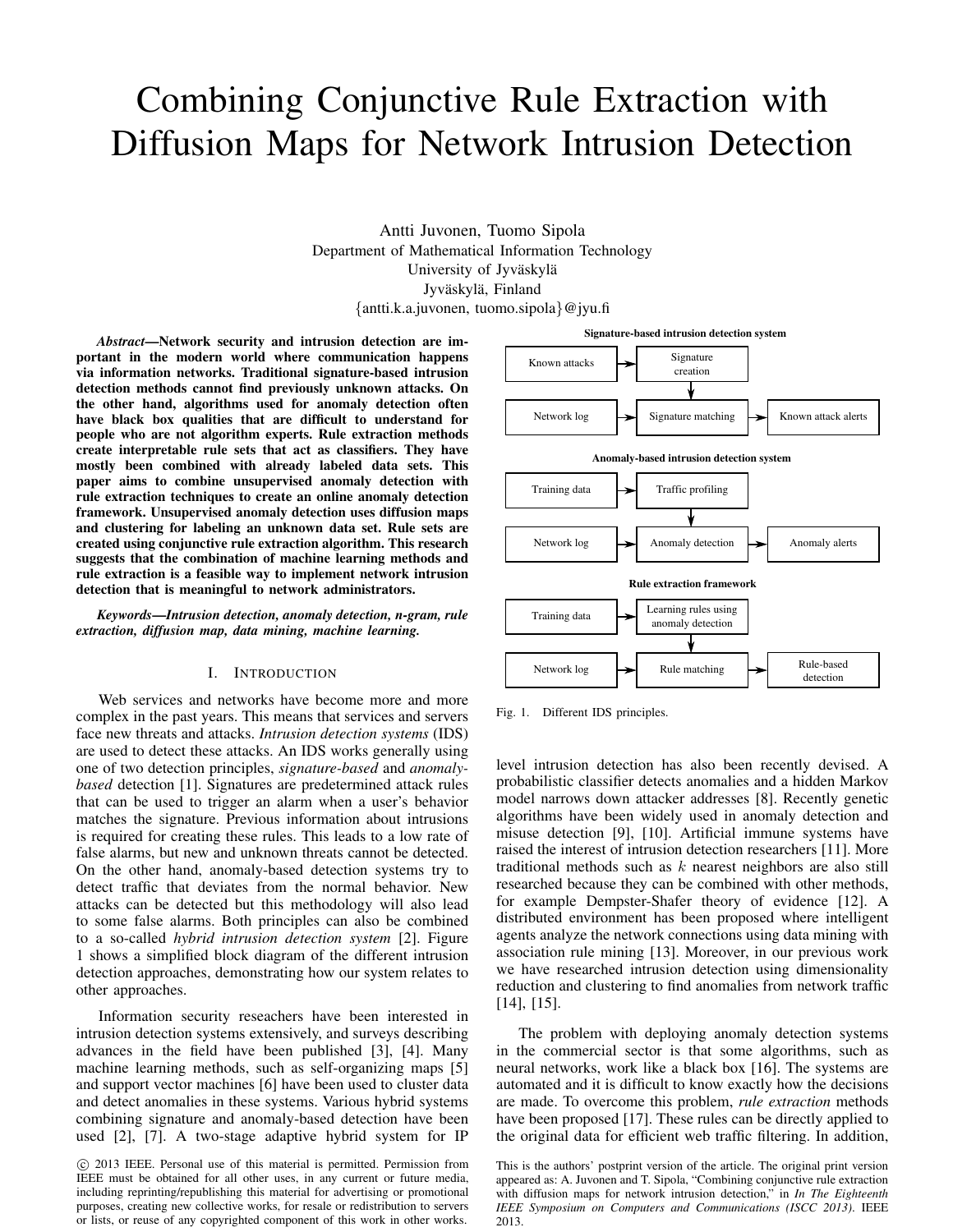this symbolic knowledge can be read and inspected by humans. This can lead to a better understanding of the data and will aid user acceptance especially in real-life company networks.

One way of extracting these rules is taking a decompositional approach [18]. This can be achieved, e.g., by decomposing a neural network architecture. However, methods of this type are algorithm dependent and the rules themselves may not be sufficiently comprehensible [16]. Another way to extract rules is by using pedagogical approach [17]. This approach takes only the input data and output results into account. Therefore, it is not specific to any particular classification method. Any suitable algorithm can be used to find anomalies or cluster data. Also, the produced rules are directly related to original data and can therefore be easily understood. Because of these reasons, we take the pedagogical approach in our system. Various methods have been used to create different kinds of rule sets and trees. Recent research seems to focus on methods based on heuristic algorithms or creating intelligent wrapper methods [19]. A less researched option is to use conjunctive rules [17]. These rule extraction methods should not be confused with association rule mining [20].

We propose a framework for detecting network anomalies and extracting rules from a data set. Figure 1 shows how it differs from other common approaches. This framework is a supplementary module for signature-based intrusion detection systems, such as next generation firewalls. In this approach, network logs or other similar data is collected and preprocessed to extract features and form numerical matrices to be analyzed further. The dimensionality of this data is reduced for more efficient clustering. After clustering the data to normal and anomalous traffic, the obtained clustering is used to create labels for the data. Subsequently, this information is used to create a rule set for the high-dimensional features. This rule set can then be used to classify traffic and detect intrusions in real time. The proposed framework enables rule creation in an unsupervised manner for previously unknown data. Our contribution is combining unsupervised data analysis with rule extraction techniques to create an online anomaly detection system. One way of exercising these rules is taking a decoration in the specific methods are not fixed in the specific methods in the specific methods is by solution to the specific methods in the specific methods is the specific

#### II. METHODOLOGY

The proposed framework uses training data to create a rule set which can then be used to classify testing data or actual network traffic data. Thus, our approach is divided into two phases: *rule set learning* and *traffic classification*. The first phase takes the approach of learning the clustering of the data using dimensionality reduction and creating conjunctive rules to describe these clusters in the initial feature space. These rules will then be used to classify new incoming traffic in the second phase. This process is described in Figure 2, which shows the needed input data sets, produced rule set and classification results.

The rule set learning phase aims to find rules that describe the training data. This is done by clustering and labeling the training data set. The resulting rule set classifies data according to the obtained clustering. Architecture of the rule set learning process is shown in Figure 3, which shows the labeling and rule extraction phases in more detail. The methods in individual



Fig. 2. Block diagram of the overall process.



Fig. 3. Block diagram of the rule set learning process.

can be changed if better alternatives are found. The rule set learning phase consists of the following steps:

- Feature extraction from training data
- Unsupervised labeling
	- Dimensionality reduction
	- Clustering
- Rule extraction

In the traffic classification phase new incoming traffic is preprocessed and classified using the generated rule set. Because of the conjunctive nature of the rules simple matching is sufficient. This phase validates how well the rules apply to data that was not part of the training data set. The steps are as follows:

- Feature extraction from testing data
- Classification by rule matching

The following subsections describe the methods used in previously mentioned phases in detail.

#### *A. Feature extraction*

Network log files consist of text lines that need to be converted to numeric feature vectors. An  $n$ -gram is a consecutive sequence of  $n$  characters that represents extracted semantic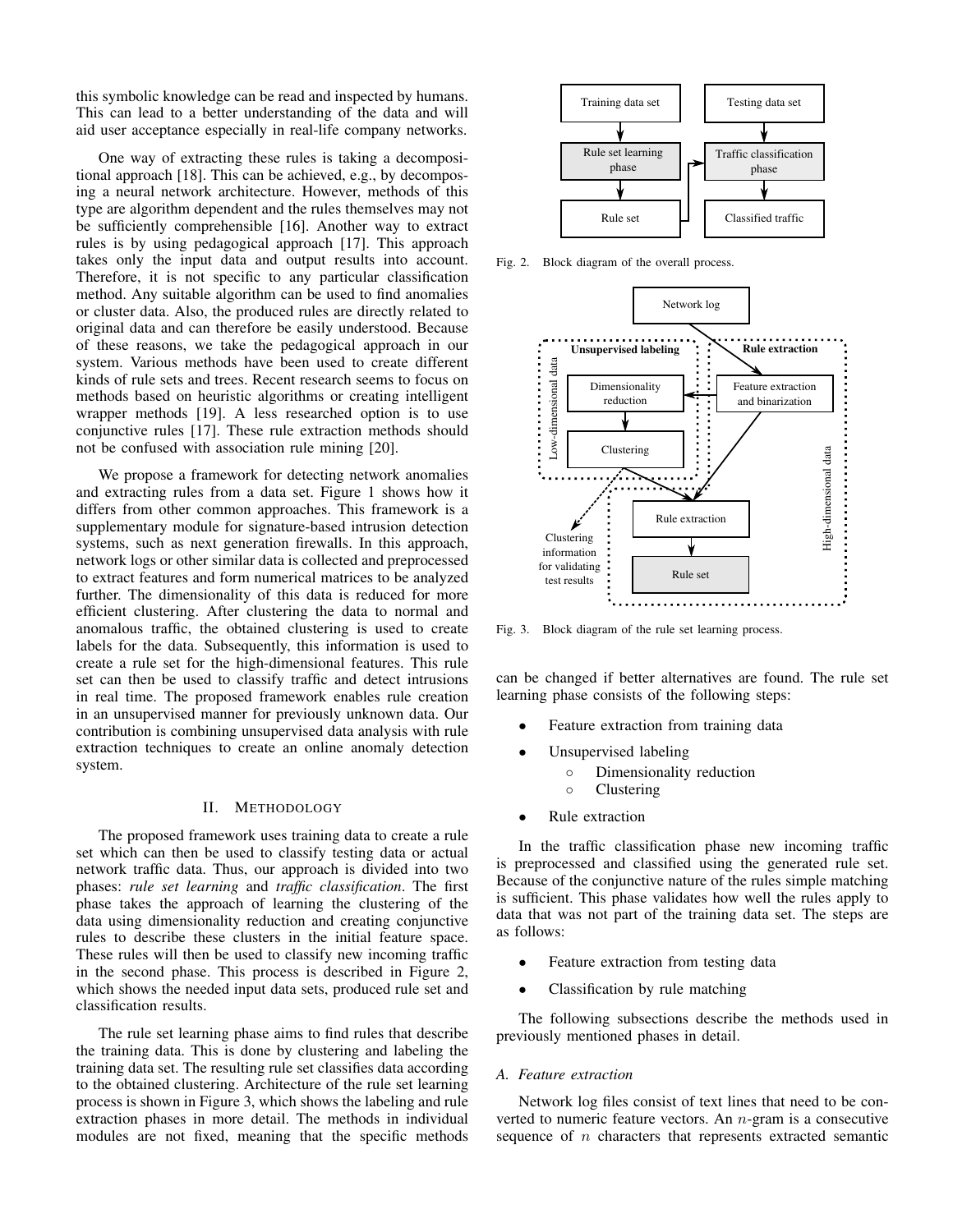information [21]. Our study uses 2-gram features generated from the network logs. This approach produces a rather sparse feature matrix [14]. The rule extraction algorithm works with symbolic conjunctive rules. This means that only nominal and binarized data can be used. Converting data to this kind of format ensures that the feature matrix may be used with the overall learning pipeline.

The feature matrix consists of binary values representing whether an *n*-gram is present in a specific log line or not. Let us consider the following example. Having two strings containing the words anomaly and analysis, we can construct the feature matrix in the following way:

|  | an no om ma al ly na ys si is |  |  |  |  |
|--|-------------------------------|--|--|--|--|
|  | 1 1 1 1 1 1 0 0 0 0           |  |  |  |  |
|  | 1 0 0 0 1 1 1 1 1 1           |  |  |  |  |

In this study, 2-grams are used. However, it is possible to use longer n-grams as well. This will result in more dimensions in the matrix, because there will be more unique  $n$ -grams, slowing down the process. For the purposes of this research, 2-grams contained enough information for separating normal and anomalous traffic. Also, using  $n = 1$  will give the character distribution. Single characters may not contain enough semantic information, and therefore higher values of n are often used.

#### *B. Dimensionality reduction and clustering*

Clustering high-dimensional data is facilitated by dimensionality reduction. We employ diffusion map training to identify the attacks in the training data set. The features describing the dataset are numerous and sometimes hard to interpret together. Therefore, a dimensionality reduction approach using diffusion map is taken. Diffusion map training produces a low-dimensional model of the data, which reveals the internal structure of the dataset and facilitates anomaly detection. In addition, it can cope with non-linear dependencies in the data. Diffusion map retains the diffusion distance in the initial feature space as the Euclidean distance in the low-dimensional space [22], [23], [24].

One log line is represented by feature vector  $x_i \in \mathbb{R}^n$ . The whole data set is  $X = \{x_1, x_2, x_3, \ldots, x_N\}$ , from which the affinity matrix

$$
W(x_i, x_j) = \exp\left(\frac{-||x_i - x_j||^2}{\epsilon}\right)
$$

can be calculated. As seen, the Gaussian kernel is used for the distance matrix and the bandwith parameter  $\epsilon$  is selected from the optimal region in the weight matrix sum [25]. D, which collects  $W$ 's row sums on its diagonal, and the transition matrix  $P = D^{-1}W$  form the symmetric matrix

$$
\tilde{P} = D^{\frac{1}{2}} P D^{-\frac{1}{2}} = D^{-\frac{1}{2}} W D^{-\frac{1}{2}}.
$$

The singular value decomposition (SVD) of  $\tilde{P}$  yields the eigenvectors  $v_k$  and eigenvalues  $\lambda_k$ . Now, the low-dimensional coordinates corresponding each original log line are found:  $x_i \rightarrow [\lambda_1 v_1(x_i), \lambda_2 v_2(x_i) \dots \lambda_d v_d(x_i)].$  Most of the information is retained in the first eigenvectors and less meaningful ones are left out. Some information is lost because not all eigenvectors are used, but lower dimensionality makes clustering easier.

The  $k$ -means method is used to group the data points into clusters. This method is simple and well-known clustering algorithm and it has been used in various data mining tasks. The algorithm description and examples of use can be found in literature [26], [27], [28]. The k-means method relies heavily on the parameter  $k$  which determines the number of clusters. Silhouette expresses the quality of clustering for each data point. The optimal number of clusters for the k-means is determined using average silhouette value [29]. An alternative clustering method could be used.

The obtained clustering is believed to describe behavior of the data. If the high-dimensional features can differentiate normal and intrusive behavior, this should be apparent from the resulting low-dimensional clusters. The actual nature of the clusters should be confirmed with domain area experts.

If performance becomes an issue with larger data sets, the learning process could be expanded with out-of-sample extension. However, representative selection of training data is usually a more challenging problem.

#### *C. Rule extraction*

A rule is a way to determine the class of a data point based on certain conditions. Ideally a rule would be easily interpretable by a network administrator. All the possible rules span such a huge space that it is not feasible to go through all of them. This means that a sub-optimal but efficient method needs to be used. Such systems have been applied with neural networks [17], [16] and support vector machines [30], [31], [32].

Conjunctive rule is a logical expression containing truth values about the inclusion of binary features. These rules tell whether a symbol should be included, excluded or if it does not matter. Let us assume that we have binary features  $a, b, c, d, e$ . Thus, the feature matrix contains five columns corresponding to each binary feature. For the sake of example we have a rule set containing three rules:

$$
r_1 = \neg a
$$
 for class  $c_1$ ,  
\n
$$
r_2 = a \land b \land c \land \neg d \land e
$$
 for class  $c_1$ ,  
\n
$$
r_3 = a \land b \land \neg c
$$
 for class  $c_2$ .

The rule set for class  $c_1$  would be expressed in logical form as  $R_1 = r_1 \vee r_2$ . In practice, there are usually multiple rules for each class. Note that in rule  $r_1$ , values of features b, c, d and  $e$  do not matter. Similarly, for  $r_3$  values of  $d$  and  $e$  can be anything.

For implementation purposes, the rules are expressed as vectors. The length of these vectors is equivalent to the number of features. The logical truth values are converted to 1 and −1. The values that do not matter are expressed as 0. In the previous example, the rules would be vectors of length 5. Rule  $r_1$  is expressed as a vector (-1 0 0 0 0). It is easy to match feature vectors to this kind of rule vectors. Note that in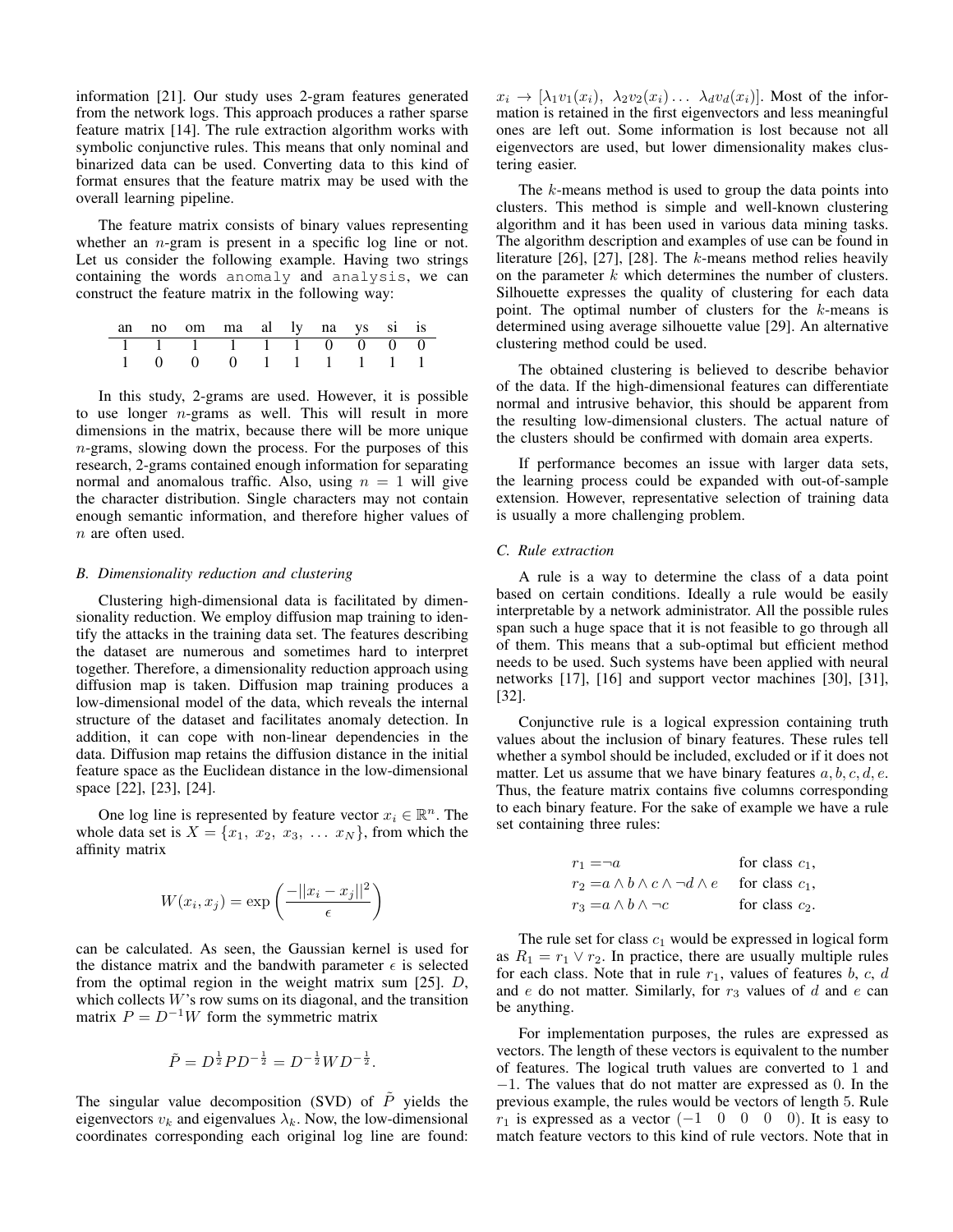this research a rule symbol corresponds to an  $n$ -gram feature as described in II-A.

The conjunctive rule extraction algorithm [17] finds rulebased classifier that approximates the clustering obtained in the unsupervised labeling step. Conjunctive rule extraction is presented in Algorithm II.1. Note that a rule  $r$  consists of symbols  $r = s_1 \wedge s_2 \wedge s_3 \wedge \ldots \wedge s_n$ .

Algorithm II.1: Conjunctive rule extraction. **Input:** data points  $E$ , classes  $C$ **Output:** rules  $R_c$  that cover E with classification  $C$ repeat  $e$  := get new training observation from  $E$  $c :=$  get the classification of e from C if e not covered by the rules  $R_c$  then  $r :=$  use e as basis for new rule r **for all** symbols  $s_i$  in  $r$  **do**  $r' = r$  with symbol  $s_i$  dropped if all instances covered by  $r$  are of the same class as e then  $r := r'$ end if end for add rule  $r$  to the rule set  $R_c$ end if until all training data analyzed

The obtained rules separate the training data into the clusters. These rules can now be matched to new incoming data points. Their performance depends on how well the training data covers the behavior of the data. If the point matches one of the rules, the exact type of the abnormal or normal state can be interpreted. If a data point does not fall under any of the rules, then it can be considered abnormal.

Created rules are valid for the classification task while the essential profile of the data remains the same. This is often not the case for extended periods of time, especially for network traffic or similar data. Therefore, rules can be recreated periodically, e.g., daily.

#### III. RESULTS

This section contains the classification results using realworld network log data. The goal is to perform preliminary validation on real data to test the feasibility of rule extraction in a practical IDS application. The previously described framework was implemented and applied to this data. Data acquisition and analysis are presented below. These results illustrate that the rule set learning phase works on a data that comes from a real-world source.

#### *A. Data acquisition and processing*

We use the same network log database that has been used in our previous related research [15]. The data comes from a real-life web server used by a company. Different kinds of intrusion attempts and other abnormal log lines are included in the data. We examine two log files that correspond to different resource URIs. The servers are using Apache server software,

which logs network traffic using Combined Log Format. A single log line contains information about the HTTP query:

```
127.0.0.1 - -[01/January/2012:00:00:01 +0300]
"GET /resource.php?parameter1=value1
&parameter2=value2
HTTP/1.1"
200 2680
"http://www.address.com/webpage.html"
"Mozilla/5.0
(SymbianOS/9.2;...)"
```
The HTTP GET request part of the log line might contain information about SQL injections and other kinds of attacks. This request part is preprocessed using the methods described in Section II-A. Consequently, we get a binary matrix representing whether an n-gram is present in a specific log line or not. The resulting data points are then clustered into normal and anomalous clusters as described in Section II-B. Because the data set is unlabeled, the unsupervised labeling is performed for the whole data set. This is information is used for test result validation as shown in Figure 3.

#### *B. Data analysis*

The first data set for initial testing contains 4292 log lines. After preprocessing we find that there are 490 unique 2-grams in the data, resulting in  $4292 \times 490$  sized feature matrix. Each datapoint now has a label (normal or anomalous) based on the clustering results. This information can be used to extract the rules. We select randomly 2000 data points for rule creation. The whole data set contains 2292 log lines that are not present during rule set learning phase. These remaining lines are our testing data set.

First, we discover that the used algorithm creates 6 rules, 2 for the normal traffic cluster and 4 for the anomalous one. After testing the rules with the whole dataset, all the data points except one match the correct rules. One anomalous data point is not covered by any rule. All of the normal traffic data points match one of the rules. In this case the system works with almost 100% accuracy, which means that the training data represents the testing data well enough.

The second data set contains 10935 log lines. In this data, 414 unique  $n$ -grams are found, resulting in a matrix of size  $10935 \times 414$ . After dimensionality reduction, the number of clusters  $k$  is determined using the average silhouette value, as described in Section II-B. Figure 4 shows that the data seems to form 4 clusters that are found using  $k$ -means algorithm. For rule set learning phase, 8000 data points are used. Other 2935 are used for traffic classification testing. Figure 5 shows all of the data points after dimensionality reduction and clustering used for unsupervised labeling step. As we can see from this visualization, cluster  $c_4$  contains clearly more points than the others.

Rule extraction from the training set produces 15 rules describing 3 of the classes. One class is not featured in the training data and therefore no rules were generated for this class. The testing data set does not contain any samples belonging to class  $c_1$ . Out of the 493 data points of class  $c_3$ ,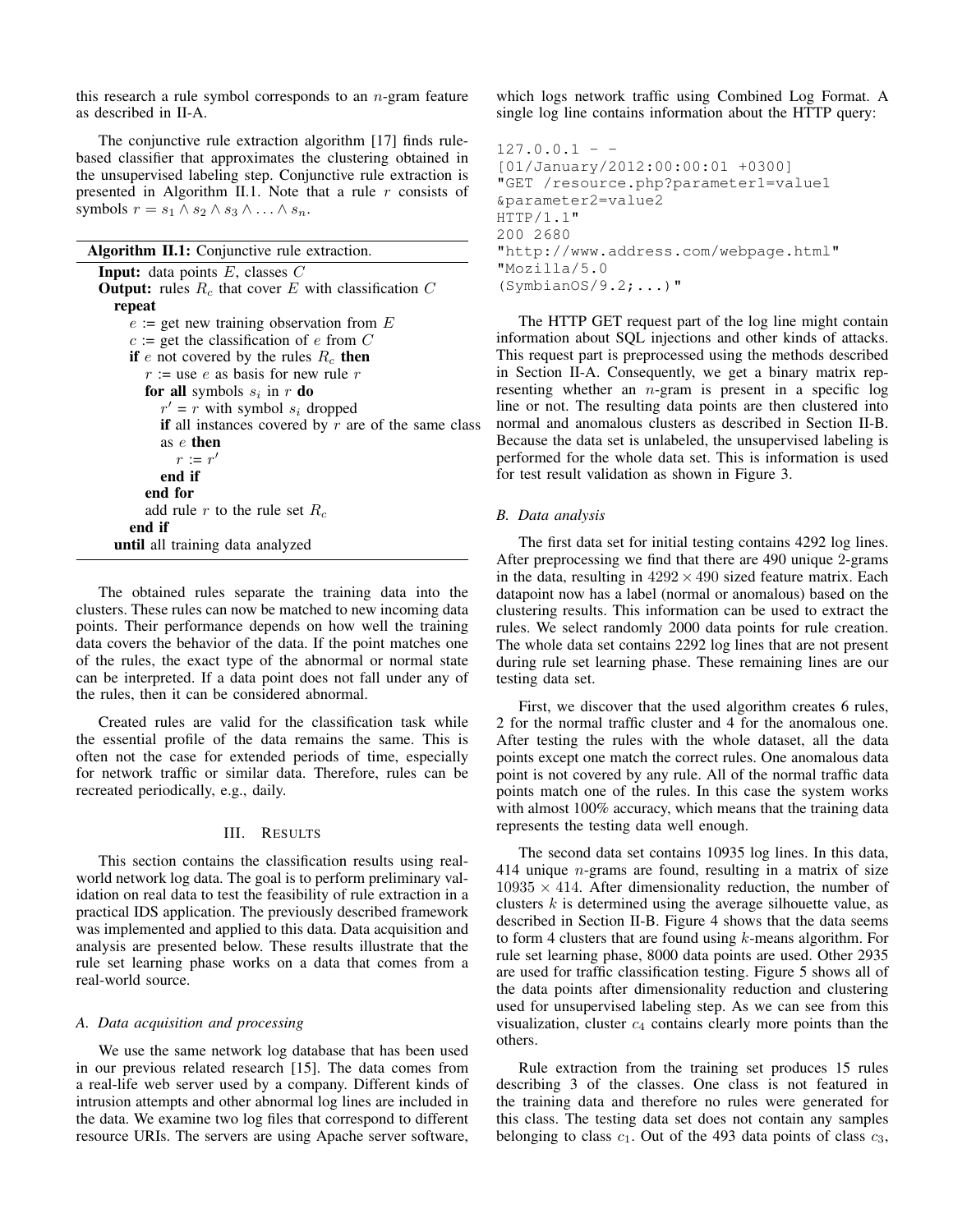

Fig. 4. Optimal cluster number for k-means.



Fig. 5. Two-dimensional visualization of diffusion map of the whole data set.

the extracted rules successfully identify 349 (71%). Test data set contains  $2742$  data points of class  $c_4$ , out of which 1990 are found using the rules (73%). The reason these percentage figures are so low is that the training data differs from the testing data too much. However, the conjunctive rule extraction algorithm always covers the whole training data with 100% identification rate.

#### IV. CONCLUSION

Using modern data mining technology in network security context can become problematic when facing end-user needs. Even if the technology produces tangible results, the user rarely has understanding of the methodology. Therefore, this so-called black box system is not a desirable end goal. Simple conjunctive rules are easier to understand, and rule extraction from the complex data mining techniques might facilitate user acceptance. In this research, we have combined rule extraction methodology with diffusion map training framework in order to produce a rule-based network security system.

The main benefit of this framework is that the final output

is a set of rules. No black box implementation is needed as the end result is a simple and easy to understand rule matching system. The training data may contain intrusions and anomalies, provided that the clustering step can differentiate them. In addition, rule matching is a fast operation compared to more complex algorithms.

The experimental data sets in this study are suitable for rule generation. The number of created rules is not too high for practical purposes and the accuracy with the first data set is high enough. Data points that do not match any rule could still be flagged as an anomaly in a practical intrusion detection system. The most important thing is to recognize normal traffic accurately. However, if new data points introduced after rule generation are very different from the training data set, the accuracy of classification using the rules might suffer considerably. Periodical rule updating will solve this issue. The second test data set demonstrates how important it is to have a training set that corresponds to the real situation as accurately as possible. If some types of data points are not featured in the rule generation phase, corresponding rules are not generated and these points will not be classified correctly. With proper training data the generated rules give much better accuracy. The created clustering may not represent reality but it is convenient while actual data labels are unknown. Another concern is overfitting of the rules, but the rules can be generalized to mitigate this problem.

The proposed framework is useful in situations where highdimensional data sets need to be used as a basis for anomaly detection and quick classification. Such data sets are common nowadays in research environments as well as in industry, because collecting data is wide-spread. Our example case has been network security, which bears real benefits to anyone using modern communication networks. The provided tools are useful for network administrators who are trying to understand anomalous behavior in their networks.

Future topics include dynamic rule update as systems evolve, rule set optimization and using the rule set to filter real-time data sets. The modular structure of the framework enables these additions to be implemented conveniently. The applicability of the system to a wider network security context should also be tested, meaning cooperation with other security systems and components such as next-generation firewalls and other signature-based systems.

#### ACKNOWLEDGMENT

This research was supported by the Foundation of Nokia Corporation. Thanks are extended to Kilosoft Group Oy.

#### **REFERENCES**

- [1] K. Scarfone and P. Mell, "Guide to intrusion detection and prevention systems (idps)," *NIST Special Publication*, vol. 800, no. 2007, p. 94, 2007.
- [2] M. A. Aydın, A. H. Zaim, and K. G. Ceylan, "A hybrid intrusion detection system design for computer network security," *Computers & Electrical Engineering*, vol. 35, no. 3, pp. 517–526, 2009.
- [3] A. Lazarevic, V. Kumar, and J. Srivastava, "Intrusion detection: A survey," *Managing Cyber Threats*, pp. 19–78, 2005.
- [4] F. Sabahi and A. Movaghar, "Intrusion detection: A survey," in *Systems and Networks Communications, 2008. ICSNC'08. 3rd International Conference on*. IEEE, 2008, pp. 23–26.